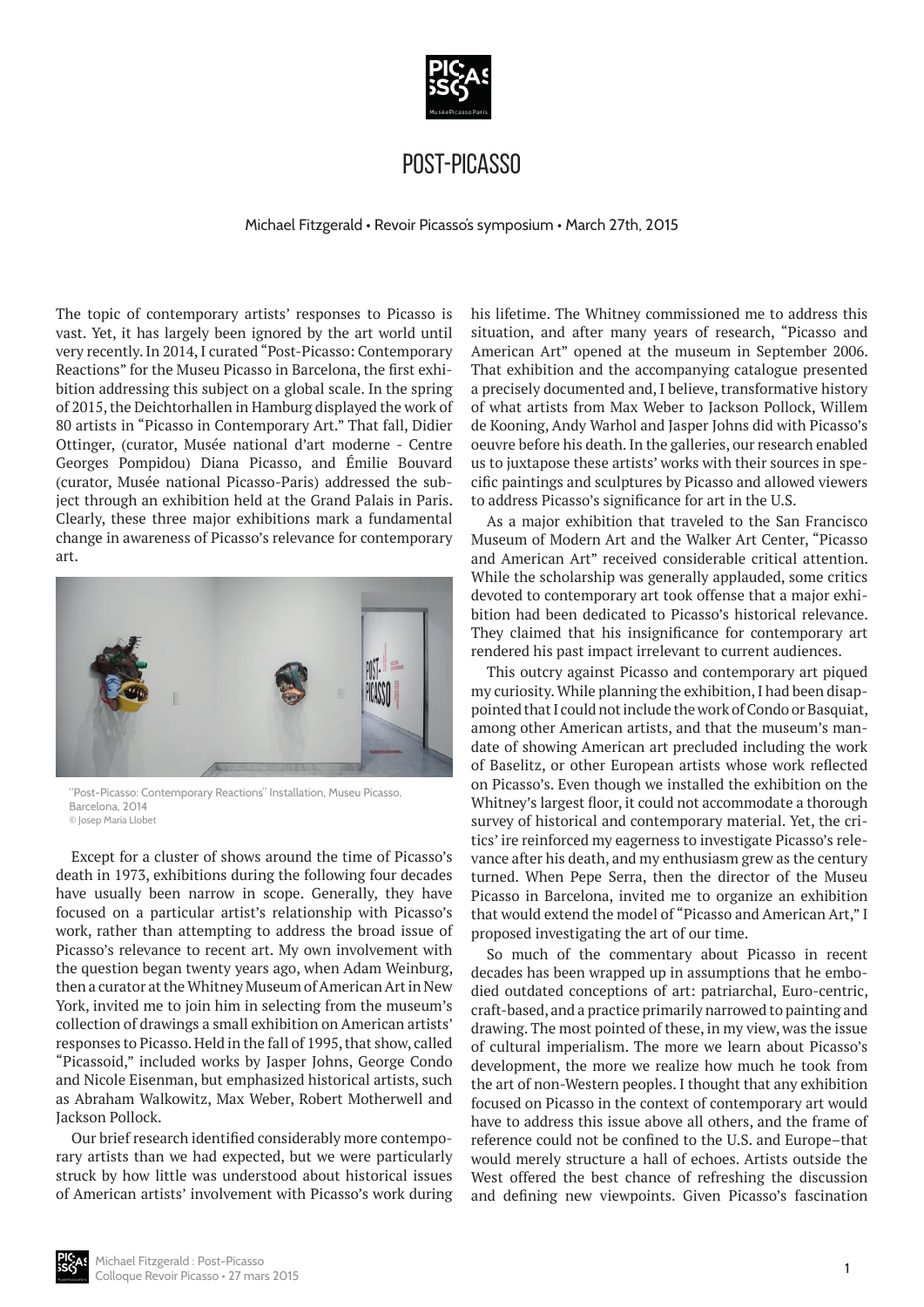



**Dia Al-Azzawi** *Shabra and Shatila Massacre* 1982-83 Mixed media on paper mounted on canvas, 300 x 750 cm Tate, London Courtesy of Meem Gallery, Dubai

with historic African sculpture, I believed that contemporary African artists offered the greatest potential to revolutionize our understanding of the Picasso paradigm. Assuming any African artists cared, and, if so, I could locate them.

As the research progressed, I was frankly amazed by the quality and abundance of the works we encountered by artists in Africa, Asia, South America, and the Middle East. While the exhibition included crucial works by artists from Europe and the U.S., the emphasis was on art produced outside the West. At the Museu Picasso, "Post-Picasso" included more than 80 works by 40 artists from over 20 countries.

The exhibition was never about influence as it is commonly defined. We did not consider the artists as subjects of Picasso's aesthetic reach. Instead our focus was on contemporaries as active agents, who have chosen for a wide range of reasons to engage Picasso's work and reputation. The contemporary artists were primary, and their involvement with Picasso an avenue to understanding their work.

As much as possible, I chose to follow the artists by attempting to define gathering themes for the exhibition that reflected the ways they have engaged Picasso.Although the responses are extremely varied, in recent decades many have focused on five aspects of Picasso's oeuvre: *Guernica* and *Les Demoiselles d'Avignon* and three periods–his late work, the Surrealist years, and the phase of the Blue and Rose. The following discussion is a very concise survey of this material that I have examined at much greater length in the catalogue of "Post-Picasso: Contemporary Reactions".1

## *GUERNICA*

The great painting Picasso made in support of the Republican cause during the Spanish Civil War continues to be an essential inspiration for artists in many parts of the world, particularly Africa and Asia, as they define their own strategies of contemporary art, ones that span diverse cultures by engaging Picasso's example alongside their own traditions.

In 1971, the eleventh São Paulo Bienal invited two artists to participate *hors concours*: Pablo Picasso and Maqbool Fida Husain. If the exhibition caught Picasso only two years before he died, the Indian artist Husain was just emerging as one of the world's most influential non-Western artists. The 1971

Bienal was Husain's debut on the world stage, and he took his pairing with Picasso as a defining challenge. He chose a subject from his own culture that equaled the physical presence and humanistic themes of *Guernica* and would allow him to interweave East and West–the Mahabharata, the great Hindu epic of war and morality.

When Husain painted his Mahabharata series, India was in its third decade of independence, a period of continuing violent conflicts with Pakistan, as well as among Hindus and Muslims in both countries. Husain addressed these current events through Picasso's painting: "The fracture of forces on a vast canvas guernica. That created history and gave birth to Picasso, painter who inhaled the smoke of burnt colors and charred bodies. That was Spanish civil war transferred on several lands of liberty." More than any of Picasso's stylistic devices, Husain sought in his Mahabharata series to harness the power of the humanitarian themes that he found in *Guernica*. 2

Like Picasso, the Iraqi Dia al-Azzawi based the *Sabra and Shatilla Massacre* (1982-83) on newspaper accounts of a horrific attack–the three-day rampage by Christian Phalangists through Palestinian refugee camps.<sup>3</sup> The account was by Jean Genet, who toured the camps immediately after the massacres. Genet vividly described the experience of stepping over densely-packed, mutilated bodies–an experience Azzawi magnifies through the distorted anatomies of *Guernica*. His tortured figures and blasted homes extend across a series of canvasses nearly as large as the mural to present overwhelming desolation and death, whose meaning, like *Guernica*'s, is not limited to this tragedy.

Unlike Husain and Azzawi, the Polish artist Macuga questions the potential of art to inspire political change. The ironic juxtaposition between the continuing power of *Guernica* as an antiwar image and the diminished authority of artists to control the meaning of their work is the subject of Goshka Macuga's *The Nature of the Beast*. 4 In April of 2009, Macuga opened an installation at the Whitechapel Gallery in London to commemorate the showing of *Guernica* there in 1939. Macuga borrowed a full-sized tapestry of the composition–a tapestry, however, that introduced a contrasting theme, since it had been the backdrop at the United Nations for U.S. Secretary of State Colin Powell's decisive speech justifying the U.S. invasion of Iraq in 2003, although on that occasion it had been shrouded in blue cloth.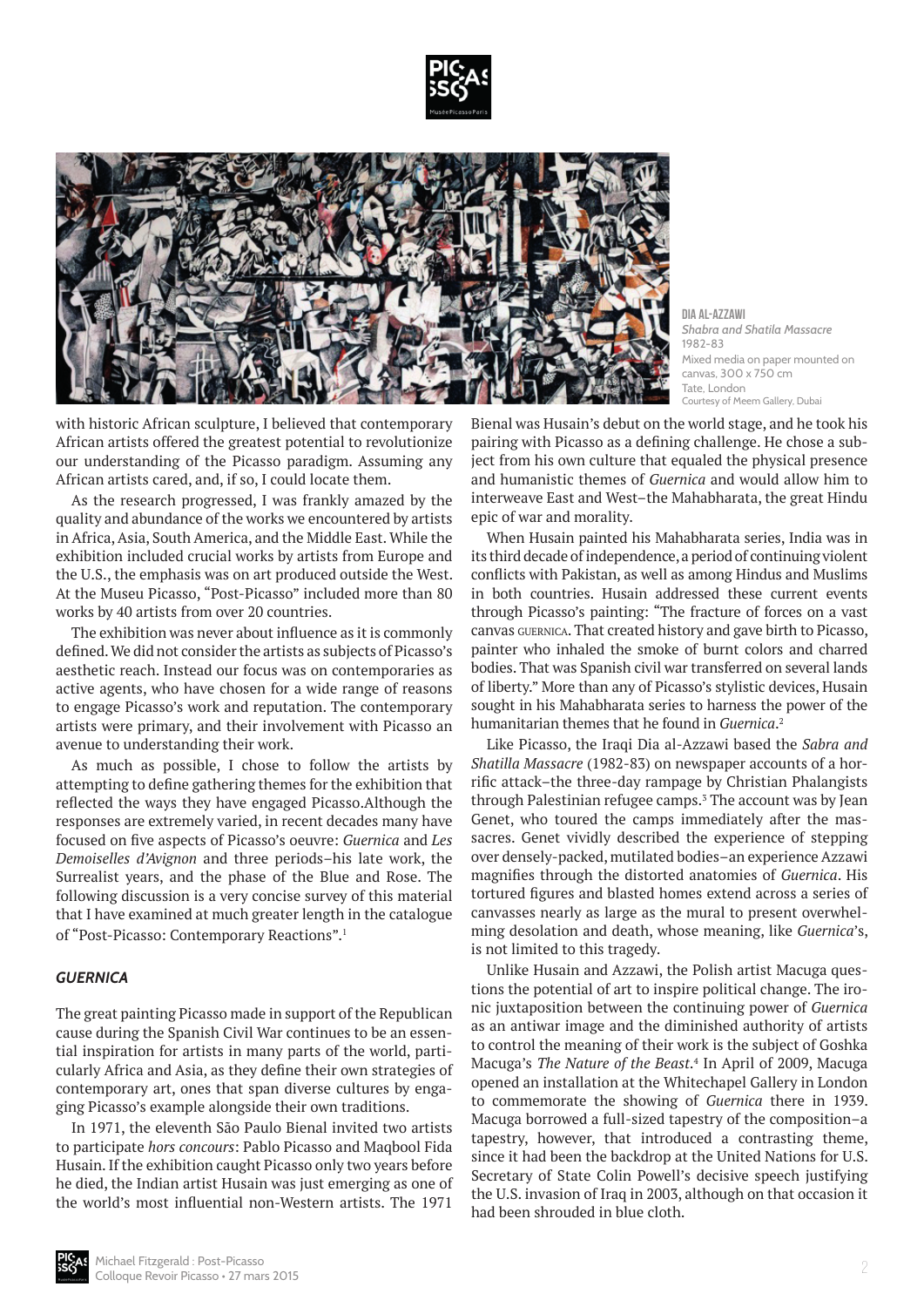

This dual reference to *Guernica* past and present structured the experience of Macuga's piece. Her installation offered a gathering place for conversation and discussion that the Whitechapel made available to all interested groups. As Macuga learned, "This situation quickly got out of my control and the space took on multiple functions, some of which had nothing to do with or even contradicted the principal meaning of Picasso's work." A formal speech there by Prince William, prompted her to make her own tapestry, "a critique of my own practice." The basis for this work, which she called *The Nature of the Beast*, is a series of press photographs taken while William addressed a gathering of dignitaries before the tapestry of *Guernica*. Macuga constructed her tapestry from a collage of these photographs and salted it with a few contrary images, including an Arabic woman in a headscarf. She added an image of herself on the far left; she seems to flee the event.

Macuga's tapestry confronts the realities of the art world in the early twenty-first century, particularly the assimilation of art, however critical it may once have been, into the mainstream of wealth and power. Having created a context in which both sides of this dynamic could play out, she frankly admitted the artist's contingent role.

## *LES DEMOISELLES D'AVIGNON*

Picasso's appropriation of African art is a deeply problematic issue for many contemporary artists. Yet, his devotion brought Western attention to African art and played a crucial role in enabling African artists to gain recognition in the West. In many cases, African artists continue to define their dialogue with Western art through Picasso's legacy.

Eight years after "Les Magiciens de la terre" opened at the Centre Pompidou and Parc de la Villette, in 1989, the Congolese Chéri Samba painted his triptych, *Quel avenir pour notre art?*  $(1997).<sup>5</sup>$  While controversial, the exhibition had been the first major exhibition to bring together contemporary art of Europe and North America with its counterparts around the world. It brought Samba international recognition. Depicting Picasso as the hinge between cultures, Samba's triptych is a complex meditation on issues of racism and the situation of African artists in the Western art world. The Picasso of Samba's debate is not the mid-career artist of *Guernica* but a Janus figure, facing both the groundbreaking challenges of 1907 and the unstable prominence of his last years.

The year of "Les Magiciens," the South African Gavin Jantjes painted *Untitled* (1989), a richly complex image of interdependency. Jantzes stated, "Picasso is the critical image of a dominant masculine and Western European culture that revealed itself as it encounters otherness and difference." Yet, he also allows that the linear structure of his composition, which encircles both a Dogon mask and one of Picasso's demoiselles, "maps a life sustaining breath" that connects Europe and Africa "to underline the affections Africans had for the 'otherness' of Europe."6 His painting addresses both Picasso's inspiration by African art and acknowledges African artists' inspiration by Picasso–in a continuous entanglement that is both combative and symbiotic.

For many contemporary artists, masks are a primary connection with Picasso's legacy. The Benin sculptors Calixte Dakpogan and Romuald Hazoumé pursue complex dialogues with traditional African masks and their legacy in Western art through their observations of everyday cultural collisions in the city of Porto Novo. While Dakpogan's *Death Resusitated* (2002) appropriates the principle of collage by adapting found metal objects and Hazoumé chooses discarded plastic containers, both "send back to the West that which belongs to them, … the refuse of consumer society that invades us everyday."7

The Australian Daniel Boyd is of aboriginal descent, and he chose the famous Vanuatu Body Mask, given by Matisse to Picasso and now in the collection of the Musée national Picasso-Paris, to address issues of loss and misunderstanding by dissolving the image in a complex process of layered colors and applied dots in *Untitled* (2012). These disruptive effects evoke "all the memories of this object we have lost."8 His choice to refer to this mask is based on his personal history–his great, great grandfather was taken from the Vanuatu islands to Australia to work as a slave on a sugar plantation.

#### **CODA: CUBISM**

Many artists are reinvigorating Cubism. Chinese artist Zhang Hongtu created *The Bird's Nest, in the Style of Cubism* (2008)<sup>9</sup> to critique the Chinese government during the Beijing Olympics through an astonishing appropriation of Analytic Cubism's fractured planes, somber tonality and verbal references, which here include the words "Tibet" and "Human Rights." The Chinese government banned the painting from exhibition because of its explicit words and "unacceptable dull colors." It has become a highly influential work of protest.

Guillermo Kutica's *Desenlace* (2006)<sup>10</sup> is almost 2 x 4 meters. It began as an exercise in physical and psychological mapping that evolved into the most substantial reevaluation of Cubism in our time. His series of paintings was chosen to represent Argentina in the 2007 Venice Biennale. In the last year, Kuitca has extended the dialogue to deal with both illusory and literal space in three dimensions in a temporary room he constructed at the Sperone Westwater gallery in New York and the central room of an ancient farmhouse at Hauser and Wirth's complex in Somerset, UK.

#### **THREE PERIODS**



**Zhang Hongtu** *Bird's Nest, in the Style of Cubism* 2008 Oil on canvas, 91,4 x 1219 cm Collection of the artist, New York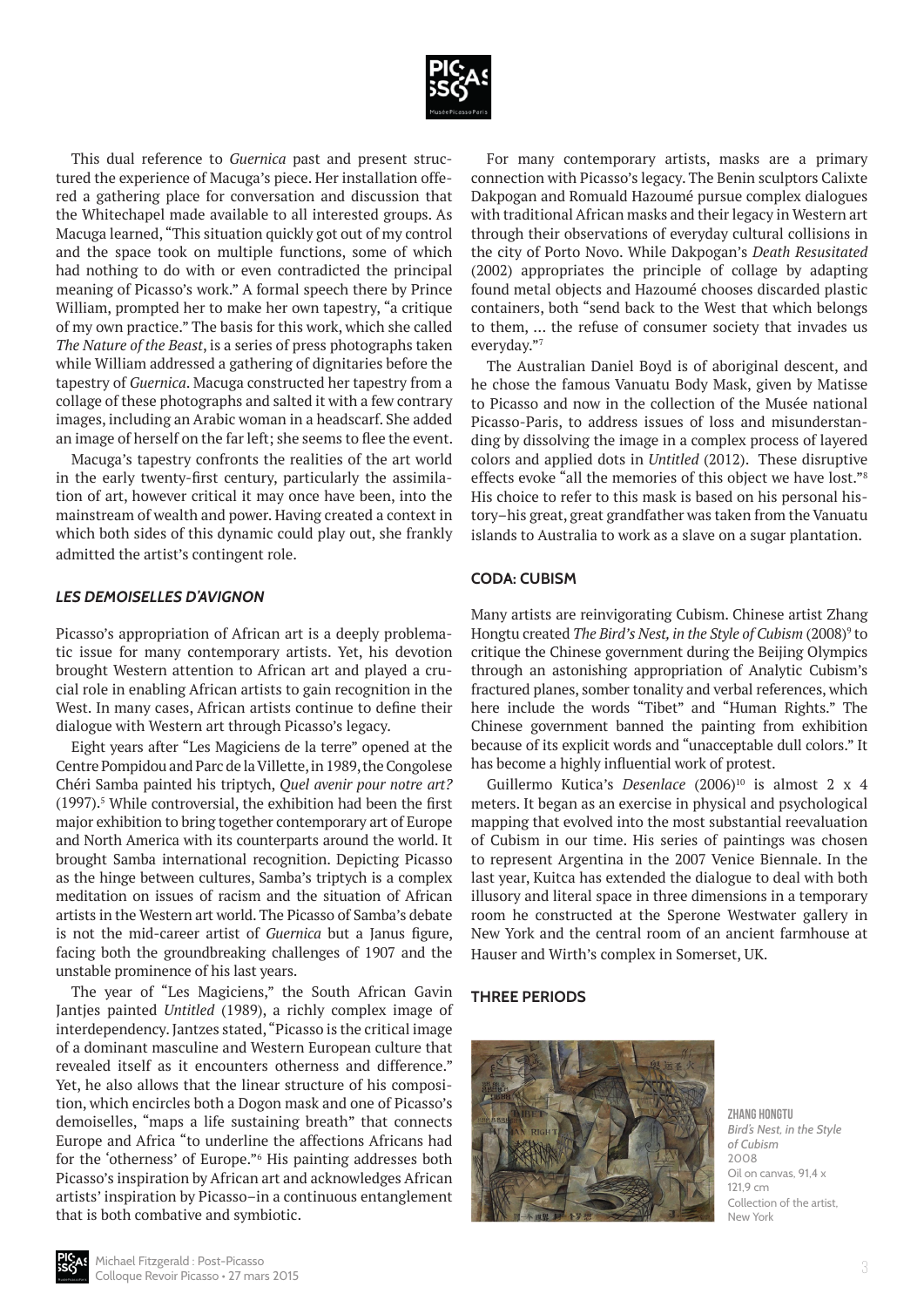

Three periods of Picasso's work have drawn particular attention by contemporary artists. Many European and U.S. artists have focus on Picasso's late career, either acclaiming his last styles of painting or satirizing the celebrity that surrounded him. Non-Western artists, however, rarely see these issues as problematic; they are less concerned with Picasso's styles and less critical of his fame. Here I can only highlight two opposing viewpoints–Jean-Michel Basquiat's obsession with Picasso that led him to place his own head on Picasso's body and repeatedly inscribe Picasso's name on the panel of *Untitled (Pablo Picasso*) (1984).<sup>11</sup> And Maurizio Cattelan's (*Untitled*, *1998*), an oversize mannequin of the artist in late middle age that served as a costume for an actor as he greeted visitors at the Museum of Modern Art in New York.<sup>12</sup>

Picasso's exploration of mythology and metamorphic styles during his Surrealist period inspires global artists. In *Sour Grapes* (1997)<sup>13</sup>, the Indian Atul Dodiya combines Picasso's *Portrait of Sabartés* (1937) with a popular lithograph of the god Brahma blossoming from Vishnu's navel. It constructs a humorous, critical commentary about the egotism of artists of both the East and West. Dodiya's Brahma (the Hindu god of self-awareness) bears the facial features of both Sabartés and Dodiya, himself, thereby extending Dodiya's meditation on artistic consciousness from Picasso to Dodiya and across continents.

One of Japan's leading graphic designers, Tadanori Yokoo was inspired to return to painting by MoMA's 1980 retrospective of Picasso's work. In *Cleaning of Art* (1990)<sup>14</sup>, he conveys his sense of Picasso's transformative power by weaving cascading waterfalls through one of Picasso's polyvalent female figures of the late 1930s.

Perhaps the most surprising response among contemporary artists is their revival of Picasso's early work. Often criticized for its sentimentality, Picasso's Blue and Rose work has become a prime source for artists who address the mediated character of our culture.

In *Verso (Woman Ironing)* (2008)<sup>15</sup>, the Brazilian Vik Muniz addresses Picasso's position in art history by making exact copies of the backs of his paintings to reveal the labels documenting owners and exhibitions of the work. In a contemporaneous work, he recreated *Woman Ironing*'s frontal image by photographing a woman named Isis, who earned her living collecting recyclable materials from one of Rio's largest landfills.16 Muniz employed Isis and a team of her fellow pickers to construct the image from bottles, shoes and buckets gathered from the dump. Finally, he photographed this assemblage, which covered the floor of a large warehouse. Besides commenting on the current state of marginal workers in the context of Picasso's precedent, Muniz helped the workers by giving them profits from the sale of the photographs.

This description omits large elements of the experience of seeing the exhibition at the Museu Picasso in Barcelona. The five sections of the exhibition did not chart the chronology of his career. Rather, the sections were sequenced to reflect when contemporary artists engaged his work during the past forty years. As a result, chronology was scrambled and largely reversed, with the final section presenting responses to his early work (in the sequence described above). Our goal was to structure a situation that would enable viewers to examine a dual engagement: contemporary artists' responses to Picasso's work and to each other's work through mutual address to issues of our time.

Viewers experienced the architecture of the museum: a series of Renaissance and Baroque palaces constitute the physical setting and offer a historical context that evokes Picasso's attachment to the city. Most important, visitors viewed the exhibition in the context of a comprehensive collection of Picasso's art. In keeping with our goal of focusing the exhibition on contemporary art, the "Post-Picasso" galleries did not display any works by Picasso. Yet, great collections of each phase of Picasso's work were available only a few steps away, and this proximity encouraged an expanded exchange between Picasso and contemporary artists. Certainly for the artists whose work was exhibited, this was one of the most satisfying aspects of the project. It demonstrated not only by the global reach of Picasso's work, but also the intensity of artists' involvement with Picasso now–in the twenty-first century.



**Vik Muniz** *Woman Ironing (Isis), From the series 'Pictures of Garbage'* 2008 Digital C-Print, 253,74 x 180,34 cm © Vik Muniz / Courtesy of the artist and Sikkema Jenkins & Co., New York

*The ideas and opinions expressed in the videos and publications of this seminar are those of their authors and do not necessarily reflect the opinion or position of the Musée national Picasso-Paris, nor does the Musée national Picasso-Paris assume any responsibility for them.*

*All rights reserved under article L.122-5 of Code de la Propriété Intellectuelle. All reproduction, use or other exploitation of said contents shall be subject to prior and express authorization by the authors.*